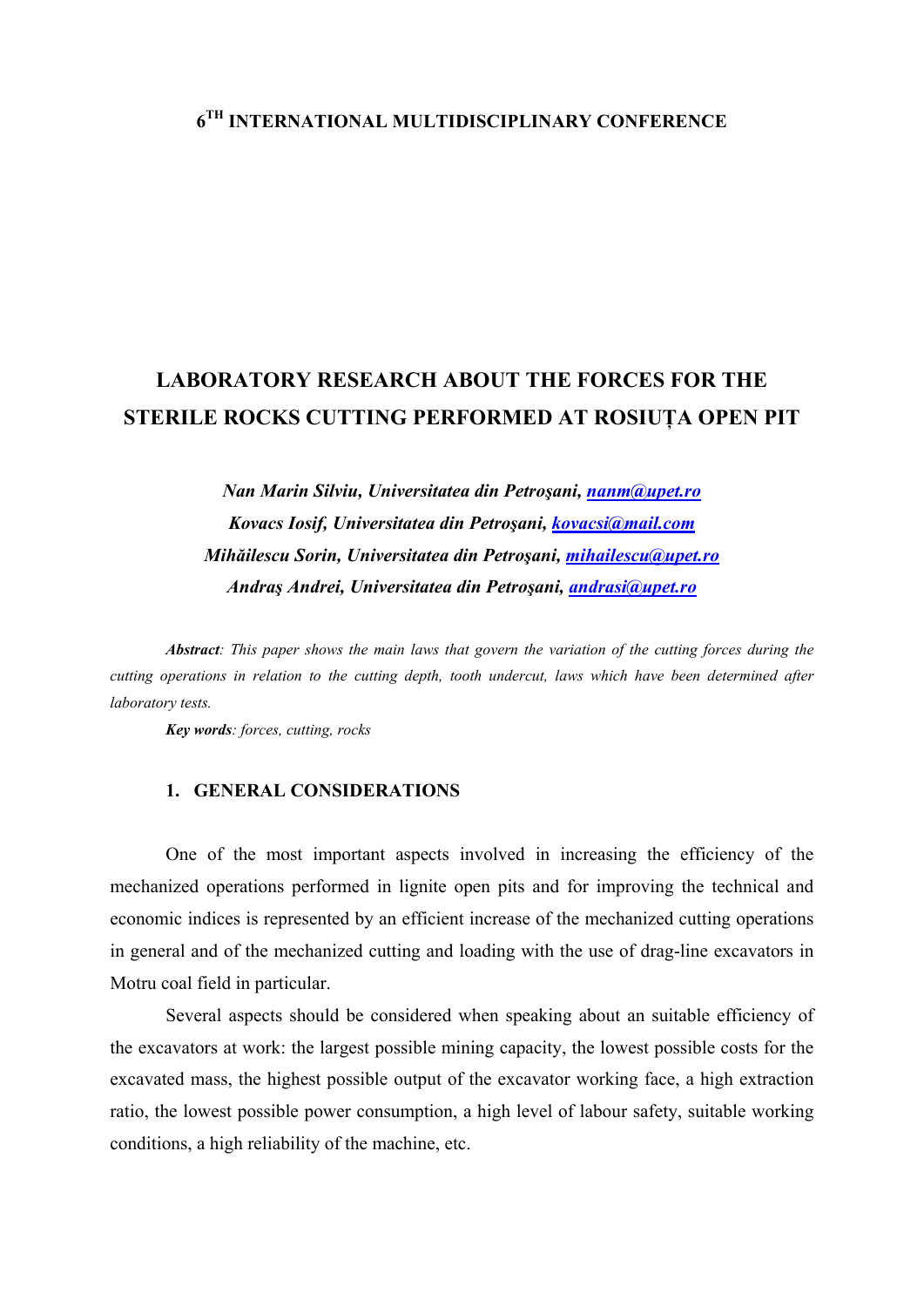Accordingly, a correct selection and an efficient and an intensive use of the drag-line excavators involve the use of certain typodimensions that meet the given conditions and where the cutting –loading system plays the most important part.

 A simple analysis of the said factors and of the experience gained during the selection and use of drag-line excavators allows taking a suitable decision on the excavator as a whole (from a constructive point of view and with respect to the basic characteristics), but the design or selection of the cutting –loading system that corresponds best to the existing conditions means that one should know certain laws and correlations between the sizes that characterize the cutting process and the constructive and functional parameters, between the machine power parameters and the conditions of the deposit in situ, both in general and for each case apart, from a quantitative and a qualitative point of view.

All these aspects rely either on laboratory researches on the behavior to cutting of coals and rocks from the covering bed, or on tests performed in real working conditions for a certain types of excavator. Generally, all theses studies performed abroad intend to determine some laws of interdependence between the characteristics of the excavators and those of the coals or of the sterile rocks from the covering bed in their coal fields and the types of excavators made and used in their own working conditions.

 Consequently, the University in Petrosani has also performed laboratory tests on samples of sterile rocks sampled from Rosiuta open pit.

### **2. LAW OF VARIATION OF THE CUTTING FORCES**

Based on the experimental tests carried out on a blackish-grey clay sample, as representative sterile rock of Rosiuţa open pit, there have resulted certain laws of variation of the cutting forces in relation to the cutting depth and to the tooth undercut. Accordingly, Fig. 1 shows the relation between the average cutting forces  $F_{xm}$  and the cutting depth  $h_0$ . One can notice that this dependence is parabolic; the increase of  $F_{xm}$  goes with the increase of  $h_0$ , according to the equation said in the figure. For a practical use, the variation  $F_{xm} = f(h_0)$  may also be given by a linear function, see Fig. 1, which provides the corresponding equation.

Fig. 2 shows the dependence of the forces  $F_{xm}$  in relation to the tooth undercut; thus, it displays a decreasing curvilinear variation with the increase of the undercut, according to a power function given in this figure.

Fig. 3 shows the dependence of the cutting forces as average values of the peaks *Fxmv* as function of the cutting depth  $h_0$  for different values of the tooth undercut  $\alpha$ . The same as for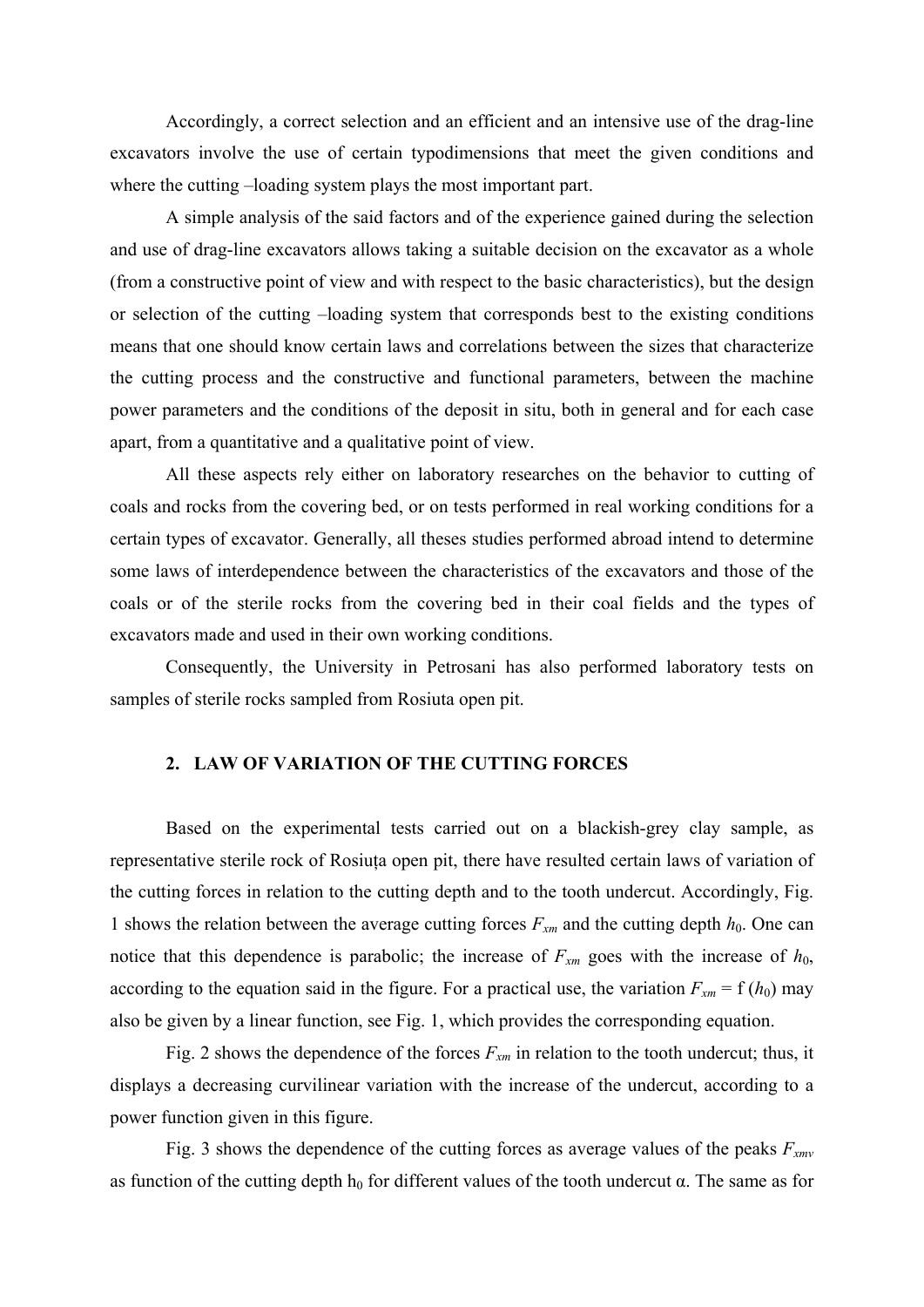the previous situation, the variation  $F_{xmv} = f(h_0)$  is linear and the values decrease with the increase of α.



**Fig. 1.** *Real average cutting force*  $F_{xm}$  *depending on the cutting depth*  $h_0$ 



**Fig. 2.** *Real average cutting force Fxm depending on the tooth undercut α*



**Fig. 3.** *Average cutting force of the peaks*  $F_{xmv}$  *in relation to the cutting depth*  $h_0$ *for different values taken by the tooth undercut α*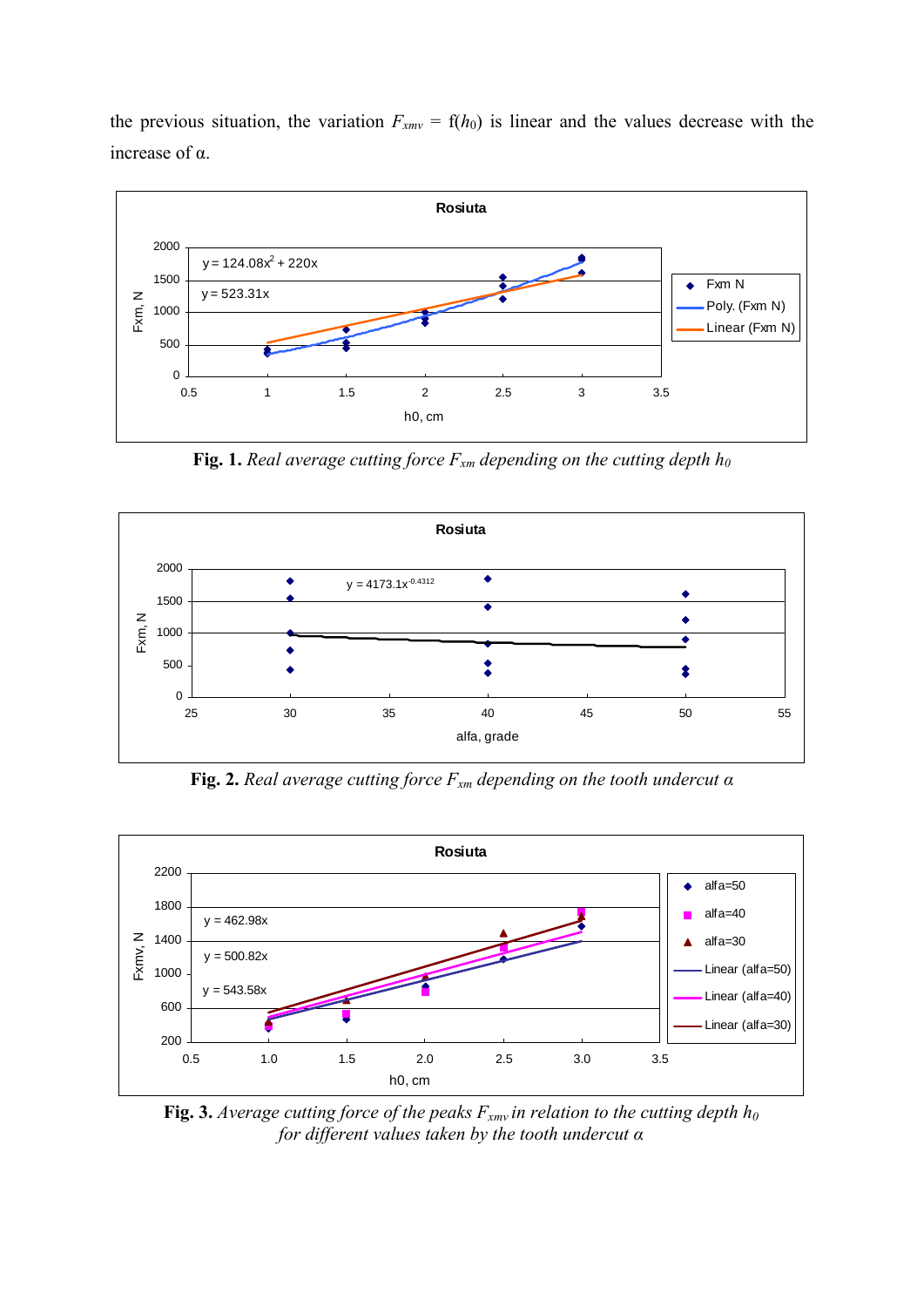Fig. 4 shows the law of variation for the maximum cutting force as function of the cutting depth  $h_0$  for the different values taken by  $\alpha$ ; there can be noticed that the effect of the undercut (for the maximum values considered) over the maximum cutting forces is insignificant.



**Fig. 4.** *Maximum cutting force*  $F_{xmax}$  *depending on the cutting depth*  $h_0$  *for different values of the tooth undercut α*

It is necessary to know the average values of  $F_{xm}$  of the cutting forces so as to be able to determine the energy parameters (power consumption, specific power consumption, power) of the average values of the peaks *Fxmv* for studying the cutting process from a dynamic point of view and the maximum values *Fxmax* for a suitable sizing of teeth, the tooth holder, of the scoop and the rotor.

The following synthetic parameters are being introduced to characterize the dynamics of the cutting process:

- the dynamic coefficient:

$$
k_d = \frac{F_{x_{\text{max}}}}{F_{x_m}}
$$
 (1)

This expresses the probable occurrence of certain extreme peaks of the cutting force during the dislocation

- the coefficient of variability of the average value:

$$
k_v = \frac{F_{xmv}}{F_{xm}}
$$
 (2)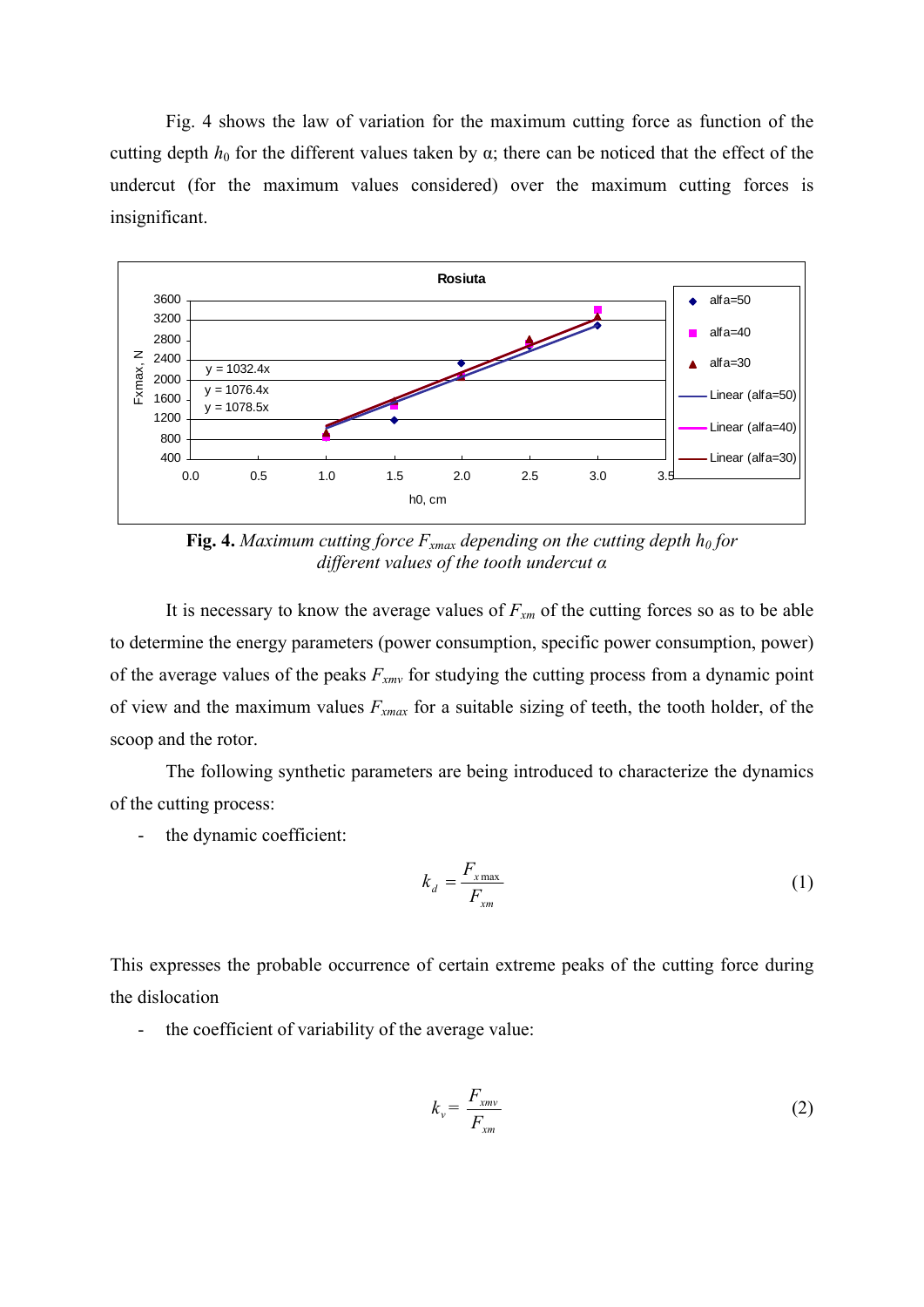This expresses the force of the dynamic variation of the cutting forces in time.

Whether one knows these coefficients and the average values of the cutting forces, the values of *Fxmax* and *Fxmv* for certain existing conditions can be determined with the help of the equations (1) and (2).

Accordingly, Fig. 5 shows the relation between the dynamic coefficient  $k_d$  and the cutting depth  $h_0$  for different values of the tooth undercut. There can be noticed that this coefficient is not affected significantly by the chip thickness, taking values between 1.8 and 2.8.



**Fig. 5.** *Relation between the dynamic coefficient*  $k_d$  and the cutting depth  $h_0$  for different *values taken by the tooth undercut α*

Fig. 6 shows the relation between the variability average coefficient  $k<sub>v</sub>$  and the cutting depth  $h_0$  for the different values taken by  $\alpha$ . There can be noticed that this coefficient decreases with the increment of  $h_0$ , taking values between 0.9 and 1.1.



**Fig. 6.** *Relation between the coefficient of variability of the average value*  $k_v$  *and the cutting depth h<sub>0</sub>, for different values of the tooth undercut α*